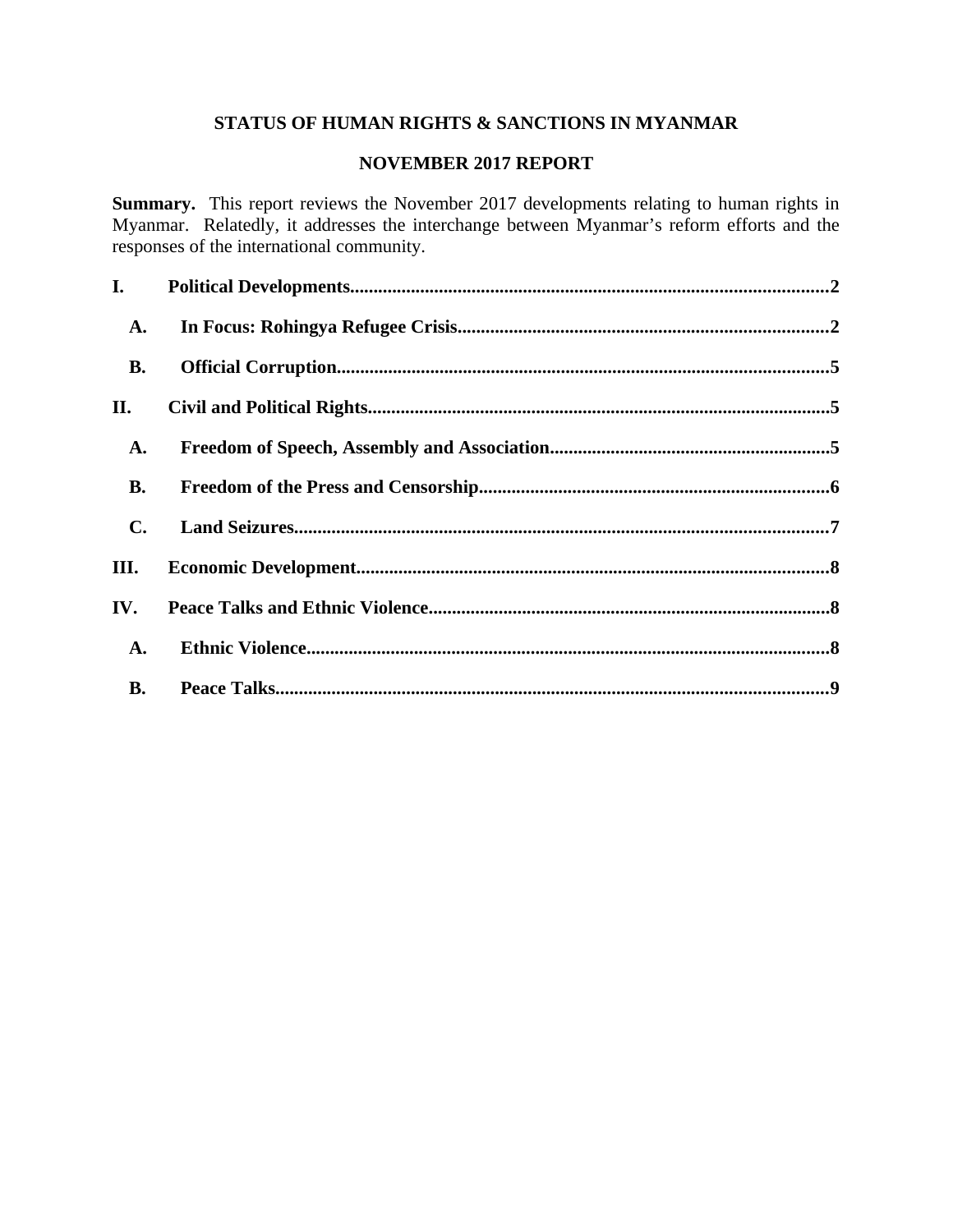#### **I. Political Developments**

#### <span id="page-1-1"></span><span id="page-1-0"></span>**A. In Focus: Rohingya Refugee Crisis**

In early November, U.S. lawmakers proposed renewed sanctions against Myanmar's military in response to the treatment of the Rohingya ethnic group in advance of US President Donald Trump's 12-day tour of east Asia.<sup>1</sup> The bipartisan legislation calls for renewal of trade and import restrictions on Myanmar and is widely viewed as punishment for the military's treatment of the Muslim Rohingya people in northern Myanmar's Rakhine State.<sup>2</sup> Senator John McCain said the Senate's legislation "would hold accountable the senior military officials responsible for the slaughter and displacement of innocent men, women, and children in Burma, and make clear the United States will not stand for these atrocities."<sup>3</sup> U.S. House Representative Eliot Engel said lawmakers wanted to use sanctions to send a "clear message" to the Myanmar leadership, both military and civilian. "This violence must stop, perpetrators must be held accountable, and there must be meaningful civilian control over Burma's military and security forces," Engel said.<sup>4</sup>

If passed, the legislation would stop U.S. military cooperation with Myanmar in training and regional exercises, as well as reimpose bans on the country's lucrative gem trade that then-U.S. President Barack Obama lifted by executive order last year.<sup>5</sup> If hostilities do stop, the bill also provides economic assistance to foster development in Myanmar and encourage the return of Rohingya.<sup>6</sup>

Soon after the introduction of possible renewed U.S. sanctions, the United Nations Security Council urged the Myanmar government on Monday to "ensure no further excessive use of military force in Rakhine state," where violence has forced more than 600,000 Rohingya Muslims to flee the Buddhist-majority Asian country.<sup>7</sup> To appease council veto powers Russia and China, Britain and France dropped a push for the Security Council to adopt a resolution on the situation and the 15-member body instead unanimously agreed on a formal statement.<sup>8</sup> The council expressed "grave concern over reports of human rights violations and abuses in Rakhine State, including by the Myanmar security forces, in particular against persons belonging to the Rohingya community."<sup>9</sup> "The Security Council calls upon the Government of Myanmar to ensure no further excessive use of military force in Rakhine State, to restore civilian administration and apply the rule of law, and to take immediate steps in accordance with their obligations and commitments to respect human rights," it said. $10$  The Council further demanded that the Myanmar government allow immediate, safe and unhindered humanitarian aid and media access, asking U.N. Secretary-General Antonio Guterres to report back in 30 days on the situation. $^{11}$ 

In response to the formal statement by the U.N. Security Council, the Myanmar government claimed that the U.N. statement could "seriously harm" its talks with Bangladesh over repatriating more than 600,000 people who have fled there to escape a Myanmar military crackdown.<sup>12</sup> Aung Sang Suu Kyi said the issues facing Myanmar and Bangladesh in connection with the Rohingya refugee crisis could only be resolved bilaterally, a point which, according to Aung San Suu Kyi, was ignored in the U.N. Security Council statement.<sup>13</sup> According to Aung San Suu Kyi's office, negotiations with Bangladesh were ongoing and the Bangladesh Foreign Minister Abul Hassan Mahmood Ali had been invited to visit Myanmar on November 16.<sup>14</sup>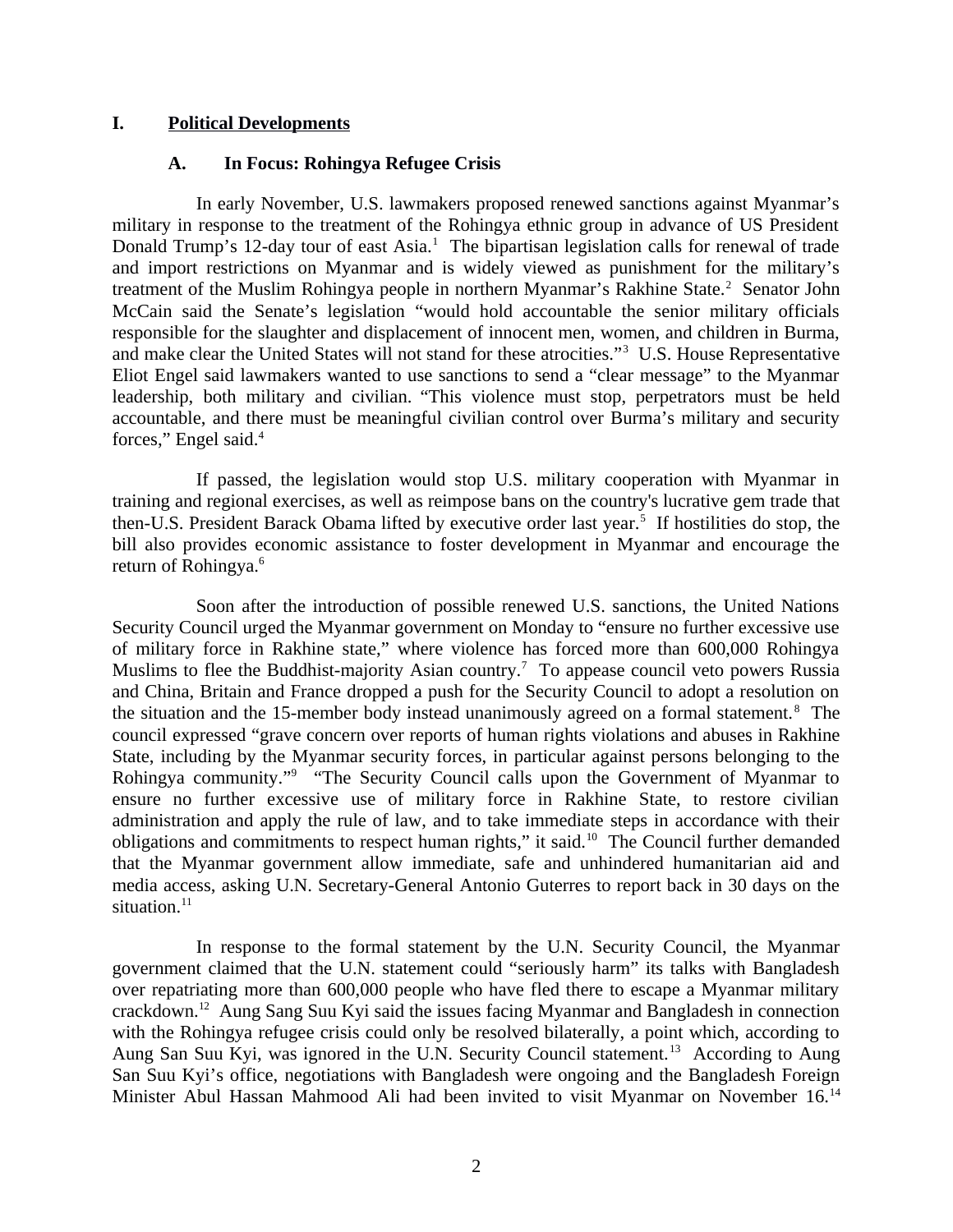However, Bangladeshi officials said that the minister's visit would likely take place at a later  $date.<sup>15</sup>$ 

In the days prior to Aung San Suu Kyi's response to the U.N., Bangladeshi officials had voiced outrage over a suggestion by Aung San Suu Kyi's office that Bangladesh might delay cooperation in the repatriation process in order to first secure hundreds of millions of dollars in international aid money.<sup>16</sup> Bangladesh Prime Minister Sheikh Hasina later called for more international pressure on Myanmar.<sup>17</sup>

In mid-November, a new report was issued by the United States Holocaust Memorial Museum and the advocacy group Fortify Rights, which found that there is "mounting evidence" of genocide against the Rohinyga in Myanmar.<sup>18</sup> It accused security forces and civilians of mass killings—including burning victims as young as infants alive—rape and other abuses, and called on the international community to take action.<sup>19</sup> These crimes thrive on impunity and inaction," said Matthew Smith, the head of Fortify Rights. "Condemnations aren't enough. Without urgent international action towards accountability, more mass killings are likely." $20$ 

In the immediate wake of the report's release, U.S. Secretary of State Rex Tillerson briefly visited Myanmar as international pressure continued to mount against Myanmar in the wake of the Rohingya crisis.<sup>21</sup> Speaking after his arrival, Tillerson described the images of Rohingya Muslims fleeing Rakhine as "horrific" said that there had been "crimes against humanity."<sup>22</sup> He went on to say that he was "encouraged" by the ongoing discussion between Myanmar and Bangladesh, and he pledged \$47 million in new aid from the U.S. to help the refugees.

In his five-hour visit in Myanmar, Tillerson met with Aung San Suu Kyi and Senior General Min Aung Hlaing, the nation's military commander, and urged both to to investigate "credible reports of widespread atrocities" by Myanmar's security forces against Rohingya Muslims.<sup>23</sup> At the news conference with Tillerson, Aung San Suu Kyi defended her statements, saying, "I don't know why people say I've been silent" about the Rohingya, and suggesting that perhaps what she has said was not "interesting enough" or "incendiary."<sup>24</sup>

Notably, during his visit to Myanmar Tillerson said that more information would be needed before the U.S. would agree with the U.N. that the Rohingya crisis in Myanmar constitutes "ethnic cleansing." "Whether it meets all the criteria of ethnic cleansing we continue to determine ourselves," said Tillerson. His hesitation to use the term "ethnic cleansing" in describing the Rohingya crisis followed a strong statement by a spokesperson for British Prime Minister Theresa May, which stated that the Rohingya crisis had been "created by Burma's military and it looks like ethnic cleansing."<sup>25</sup> Moreover, French President Emmanuel Macron has called the Rohingya violence "genocide." Amnesty International has called the violence in Myanmar "dehumanizing apartheid," and Human Rights Watch has termed it "crimes against humanity."<sup>26</sup>

Later, however, Tillerson shifted his stance on the Myanmar government's actions against the Rohingya Muslim minority, labeling Myanmar's actions "ethnic cleansing" in a November 22 statement.<sup>27</sup> "These abuses by some among the Burmese military, security forces, and local vigilantes have caused tremendous suffering. After a careful and thorough analysis of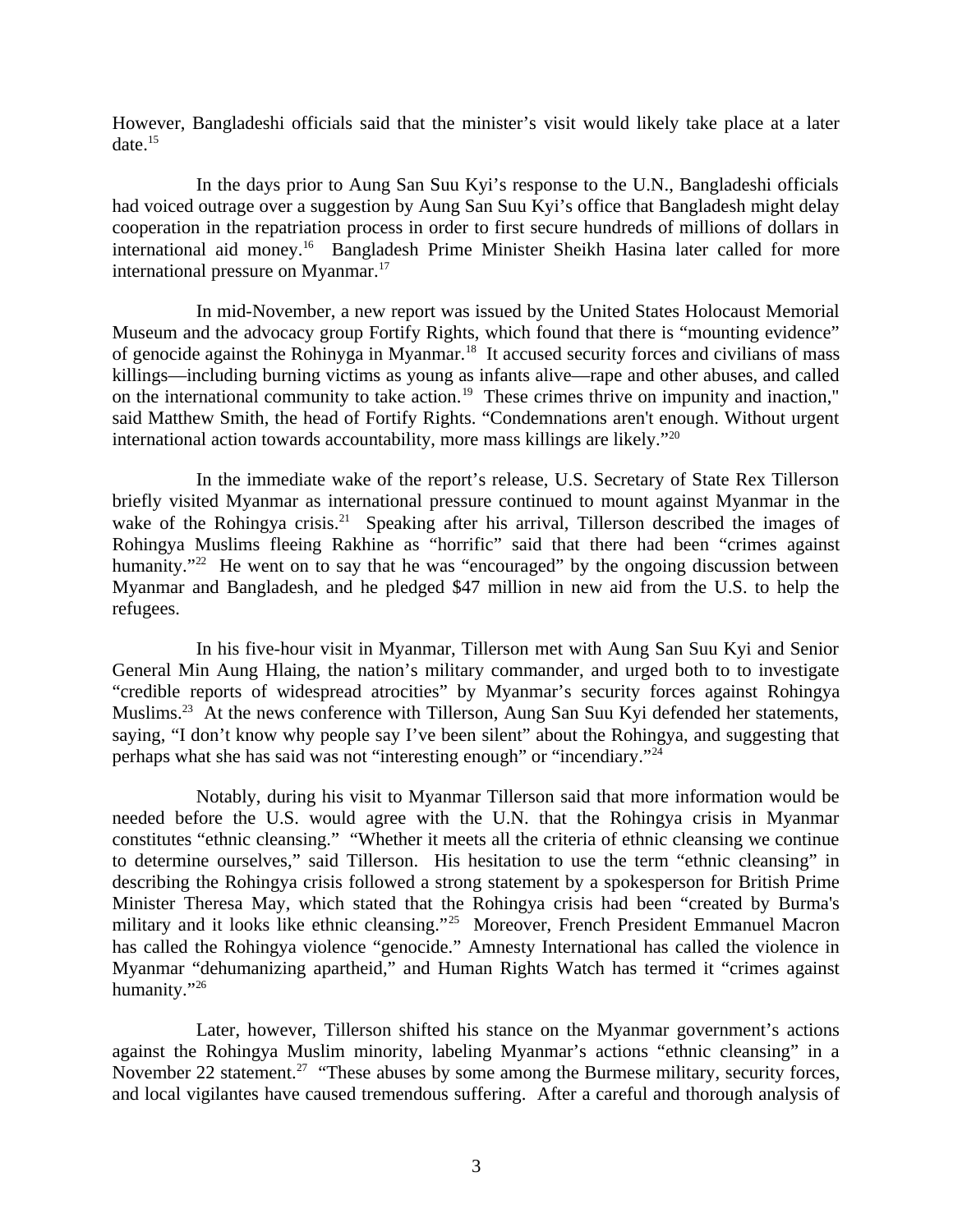available facts, it is clear that the situation in northern Rakhine state constitutes ethnic cleansing against the Rohingya."<sup>28</sup> Even as the U.S. State Department announced the decision to call the violence "ethnic cleansing," officials were careful not to attribute the violence directly to Myanmar's democratically elected leadership.<sup>29</sup> They also pointed out that the designation carries no specific legal consequences.<sup>30</sup>

In October, Aung San Suu Kyi set up yet another commission dedicated to the Rohingya emergency.<sup>31</sup> There are now at least five such panels, and Aung San Suu Kyi presides over most of them. Yet members of her government admit they have not sent any investigators to Bangladesh to listen to the Rohingya's accounts. Human rights groups fear that, at a minimum, hundreds of Rohingya civilians have been killed. But with international investigators prevented from freely accessing northern Rakhine, evidence is scarce.<sup>32</sup>

The Myanmar military prompted further outcry from the international community after releasing a report of its own internal investigation that exonerated Myanmar security forces of all accusations of atrocities. The report, released on November 13, 2017 on the Facebook page of the military's commander-in-chief, Senior General Min Aung Hlaing, concluded that there were "no deaths of innocent people," while at least 376 "terrorists" were killed during fighting. In the report, the military claimed to have interviewed thousands of villagers who agreed that the military did not shoot at "innocent villagers," did not commit "sexual violence and rape cases against women," did not "arrest, beat and kill the villagers," did not steal silverware, gold, vehicles or animals from villagers, did not set fire to mosques and houses, and did not "threaten, bully and drive out the villagers."

Observers have countered that the report is "absurd," and lacks any credibility, both because the inquiry was solely carried out by the very institution accused of committing the abuses, and because of the overwhelming testimony of so many Rohingya detailing appalling atrocities.<sup>33</sup> A spokesman for Amnesty International said the military had "made clear it has no intention of ensuring accountability."

Just days before its report was released, the Myanmar Army replaced the general in charge of operations in Rakhine State that drove more than 600,000 Rohingya Muslims to flee to Bangladesh.<sup>34</sup> No reason was given for Major General Maung Maung Soe being transferred from his post as the head of Western Command in Rakhine State.<sup>35</sup> Major General Aye Lwin, deputy director of the Psychological Warfare and Public Relations Department at the Ministry of Defense, said that Major General Maung Maung Soe "has been put in reserve."<sup>36</sup> Brigadier General Soe Tint Naing, formerly a director of military logistics, was appointed as the new head of Western Command.<sup>37</sup>

On November 23, it was announced that Myanmar and Bangladesh had signed an agreement to potentially repatriate hundreds of thousands of Rohingya refugees who have fled the country.<sup>38</sup> According to Bangladesh officials, the repatriations are to begin within two months of the agreement.<sup>39</sup> According to the memorandum of understanding between the two countries, Myanmar agreed there would be no restrictions on the number of Rohingya allowed to return, which contradicted previous public statements by the head of the country's military.<sup>40</sup> It was also agreed that there would be no legal consequences for refugees who voluntarily decided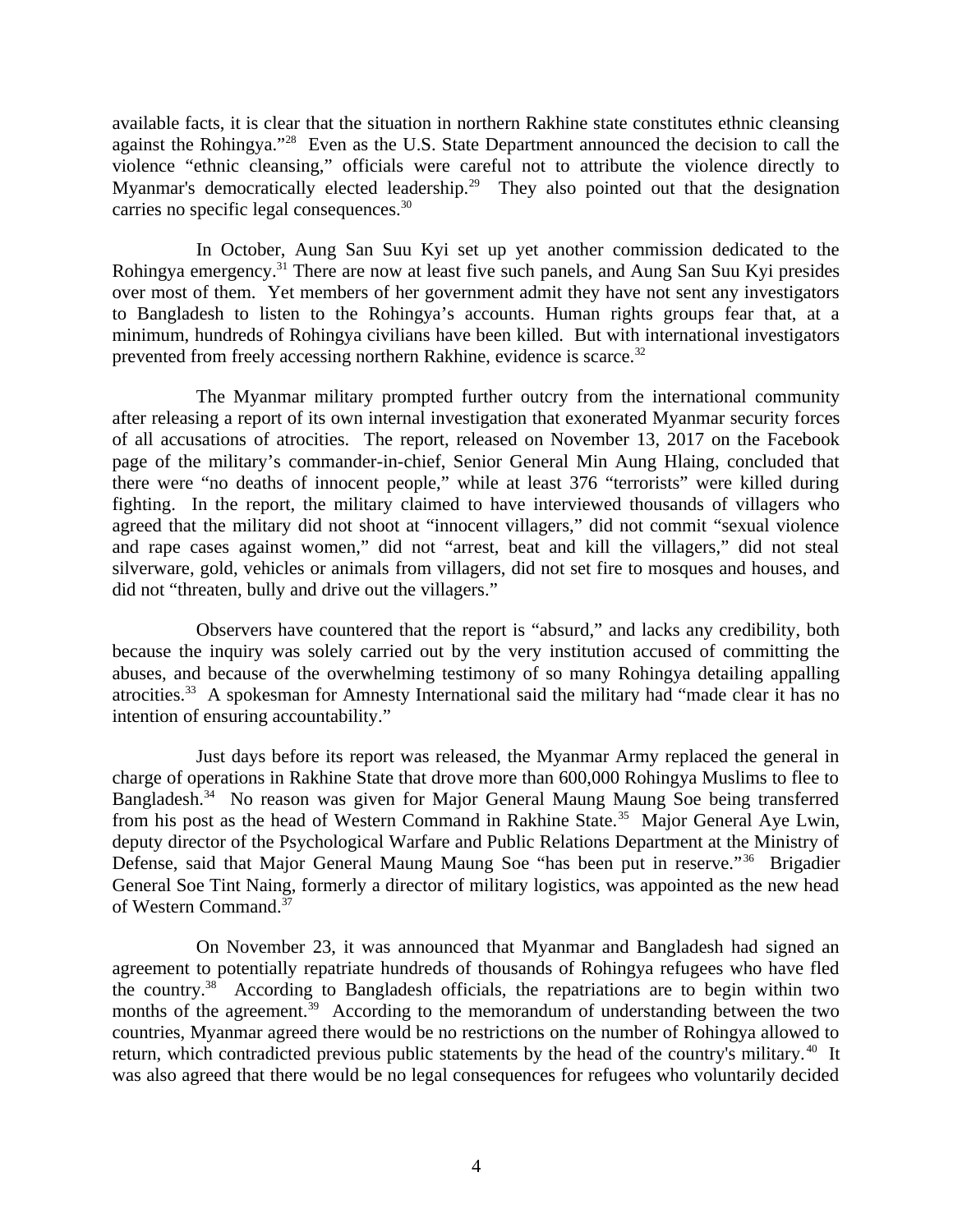to return, although Myanmar officials reserved the right to prosecute refugees that it found to be "involved with terrorists."

The repatriation agreement applies to Rohingya refugees living in Bangladesh who fled Myanmar in the wake of two major outbreaks of violence since October 2016, but does not apply to an estimated 200,000 Rohingya refugees who were living in Bangladesh prior to October 2016.<sup>41</sup> Despite the repatriation agreement, Rohingya are still fleeing into Bangladesh, with the U.N. reporting that at least 3,000 refugees have crossed the border since the agreement.<sup>42</sup>

The U.N.'s most senior official in Myanmar, Knut Ostby, voiced doubts as to whether conditions in Myanmar are suitable for a return of Rohingya refugees, particularly in light of ongoing violence in the country's western Rakhine State.<sup> $43$ </sup> Human rights groups have also expressed skepticism about details of the repatriation plan, such as how many will want to return, where they might live, and under what conditions, as some Buddhist ethnic Rakhine residents of the state have said they do not want them back.<sup>44</sup>

# <span id="page-4-2"></span>**B. Official Corruption**

A presidential proposal seeking to reshuffle Myanmar's existing anti-corruption commission was submitted to the Myanmar Parliament, naming Aung Kyi, a former information minister under the previous Union Solidarity and Development Party ("USDP") government, as its chairperson.<sup>45</sup> According to Mahn Win Khaing Than, Speaker of the Upper House, four of the twelve members on the proposed commission would be nominated by President Htin Kyaw, while eight others would be nominated by the speakers of the legislature's upper and lower chambers.<sup>46</sup> As currently constituted, Myanmar's anti-corruption commission has 15 members, all of whom were appointed by former President Thein Sein.

The newly proposed anti-corruption body would consist largely of retired government officials, with Major General Zaw Win, the former chief of the national police force, among the proposed commissioners.<sup>47</sup> According to some observers, however, the proposed membership of the commission would include too many ties to prior administrations. "Those people were the officials who had the time of their lives during the years of the 'Burmese Way to Socialism,' SLORC and SPDC," said lawyer Robert San Aung, referring to two iterations of Myanmar's former military government, the State Law and Order Restoration Council and the State Peace and Development Committee.<sup>48</sup>

Aung Kyi, the proposed new chairperson of the anti-corruption commission, was a top Tatmadaw official, holding the rank of major general and later appointed to multiple cabinet postings, including as former President Thein Sein's Minister of Information from 2012 to  $2014.<sup>49</sup>$  The website of Myanmar's current anti-corruption body indicates that 4,350 corruption cases have been reported, with just 46 cases having been investigated.<sup>50</sup>

# **II. Civil and Political Rights**

#### <span id="page-4-1"></span><span id="page-4-0"></span>**A. Freedom of Speech, Assembly and Association**

In mid-November, Yangon police announced that demonstrations and rallies would no longer be permitted in the city's downtown and other dense urban areas, according to an order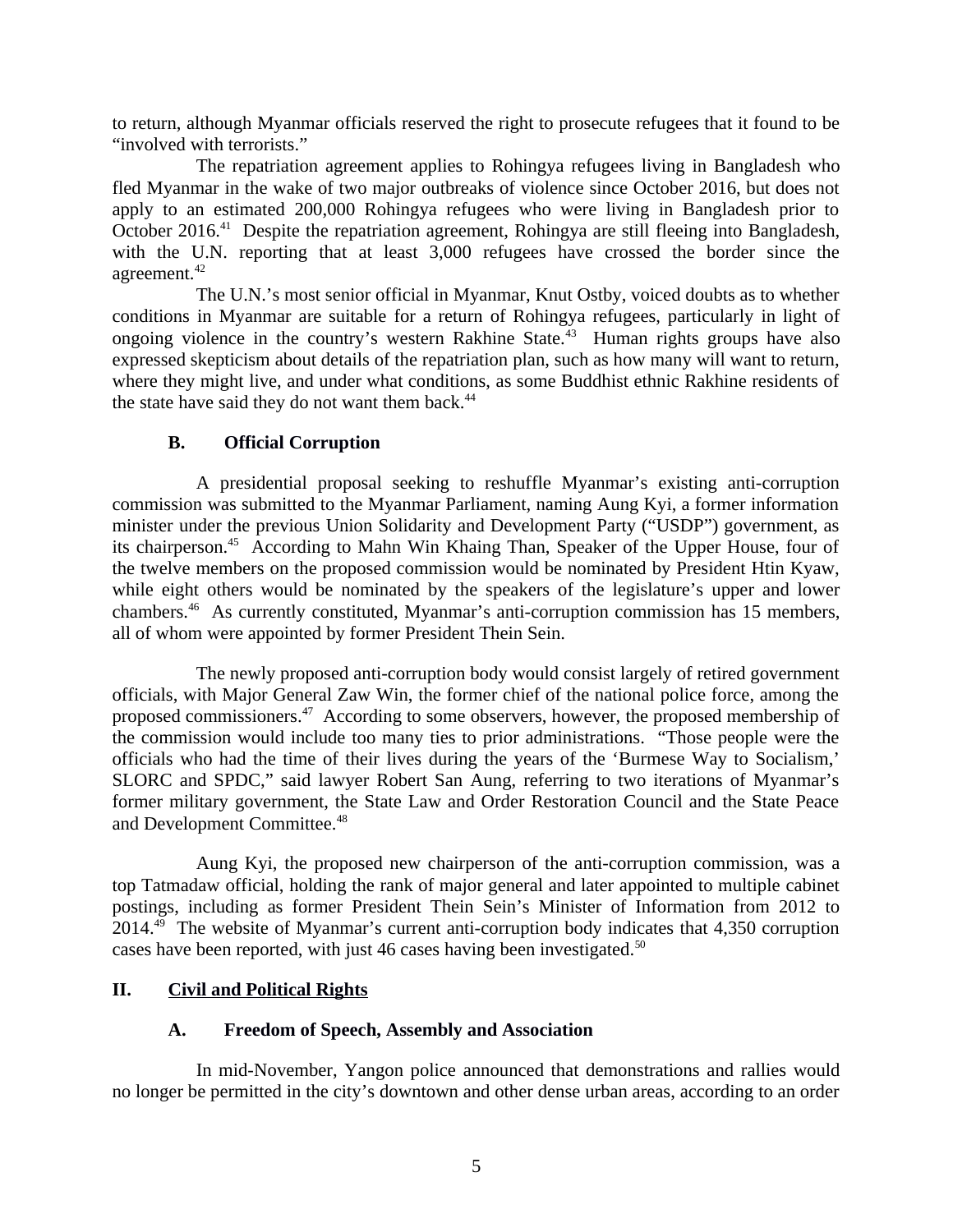from the Regional Home Affairs Ministry.<sup>51</sup> The order instructs authorities in 11 townships to deny all applications for assemblies.<sup>52</sup> It does not say how long the ban will last. The directive, which precludes protests near Yangon's City Hall, most government offices, and many foreign embassies, makes it impossible for those protesting against government policies or acts of foreign governments to demonstrate anywhere near the target of their protests.

According to the police announcement, the protest ban was being implemented to prevent rallies that interrupt commuter traffic, cause a nuisance to the public, and raise safety concerns.<sup>53</sup> Groups applying to hold rallies within the eleven affected townships will be directed to hold their demonstration in Hit Taing field in Tamwe Township.<sup>54</sup>

Just days after the protest ban was announced, human rights observers urged Myanmar to withdraw the prohibition amid rising concerns for the freedom of speech under Aung San Suu Kyi's National League for Democracy ("NLD") administration. "There is no legitimate reason for imposing a ban on all protests in major sections of Burma's largest city," said Brad Adams, Asia director at Human Rights Watch.<sup>55</sup> "This directive was issued by a military officer and should be seen by the civilian government as a direct challenge to its commitment to basic rights for Burmese citizens. The government needs to reverse this ban and uphold the rule of law and refuse to capitulate to arbitrary actions by the military."<sup>56</sup>

According to Human Rights Watch, the directive also appears to conflict with Myanmar's Peaceful Assembly and Peaceful Procession Law, enacted in October 2016.<sup>57</sup> That law, while flawed, was a step forward in protection of freedom of assembly in Myanmar. Unlike the assembly law it replaced, which required organizers to get government "consent" for any assembly or procession, the 2016 law requires only that organizers give notice of a planned assembly or procession 48 hours in advance.<sup>58</sup> It does not authorize the police to deny permission for the protest or procession, and only the Ministry of Home Affairs is authorized to issue bylaws, regulations, and orders governing the implementation of the law.<sup>59</sup>

Meanwhile, the Kamayut township court sentenced the monk Sayadaw Parmaukkha to jail for leading an assembly in front of the U.S. embassy in Yangon in April 2016. $^{60}$ Parmaukkha and other nationalists, a few of whom have already been convicted, demonstrated to denounce the U.S. embassy's use of the word "Rohingya."<sup>61</sup> Another case has been brought against Parmaukkha under section 505(b) of the Myanmar Penal Code, which penalizes anyone who "makes, publishes or circulates any statement, rumor or report with intent to cause, or which is likely to cause, fear or alarm to the public whereby any person may be induced to commit an offence against the State or against the public tranquility."<sup>62</sup> This offense carries a sentence of up to two years.<sup>63</sup> Parmaukkha was arrested as he applied for permission for a demonstration about land use issues.<sup>64</sup>

# <span id="page-5-0"></span>**B. Freedom of the Press and Censorship**

In October, Myanmar authorities arrested two foreign journalists, as well as their local interpreter and driver, for allegedly filming with a drone without permission after the journalists flew a drone near Myanmar's parliament building.<sup>65</sup> Lau Hon Meng of Singapore and Mok Choy Lin of Malaysia were working for Turkish state broadcast TRT World when they were arrested and detained on October 26.<sup>66</sup> The local interpreter, Aung Naing Soe, is well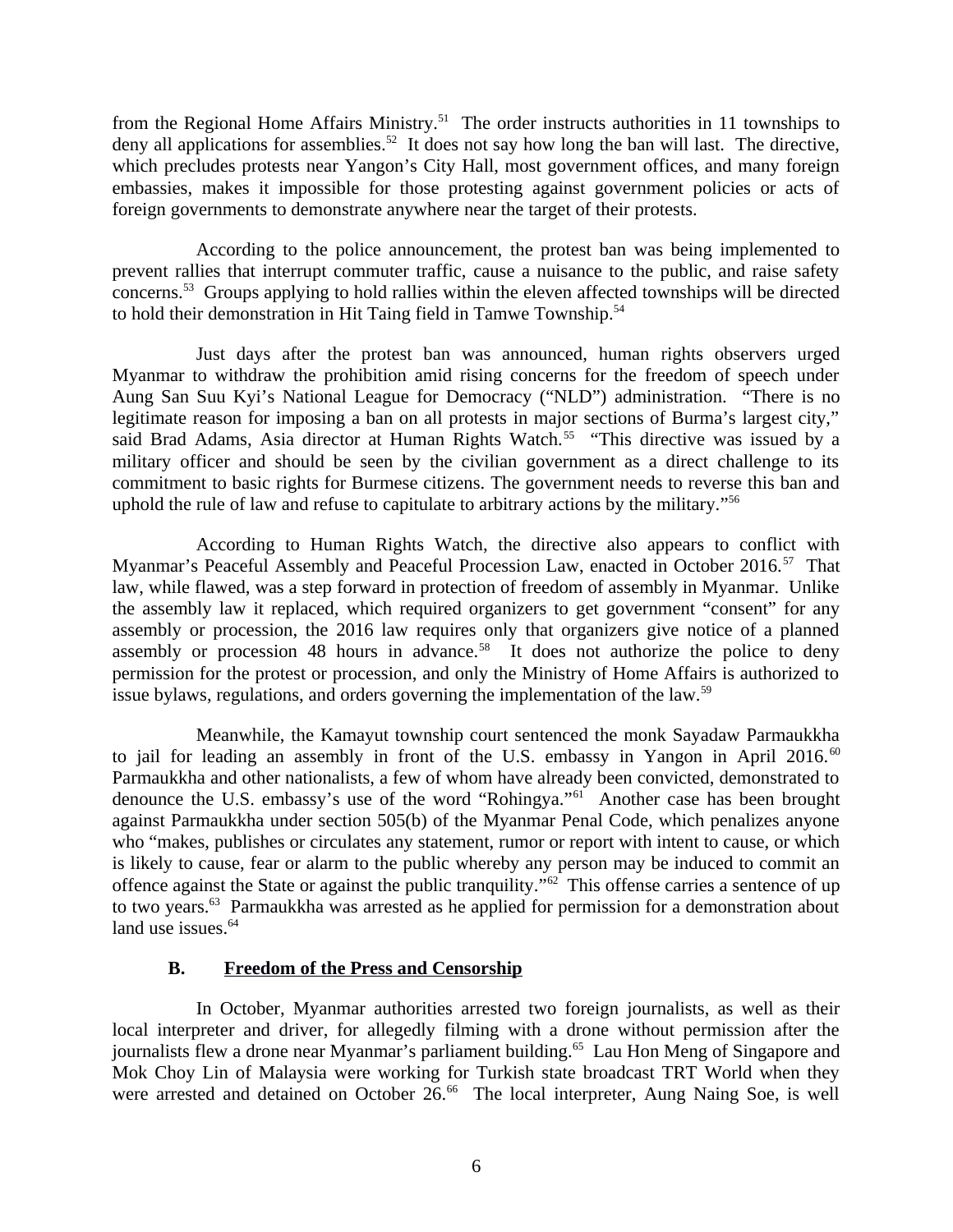known in Myanmar for his photojournalism work and his coverage of the persecution of the Rohingya minority.<sup>67</sup> Prior to his arrest, he had faced death threats due to his work and, after his arrest, false claims arose that he had ties to a Rohingya insurgent group.  $68$ 

On November 10, a Myanmar court sentenced the two foreign journalists to two months in prison.<sup>69</sup> Authorities charged the two with violating Section 8 of Myanmar's Import-Export Law, which does not refer specifically to drones and carries a maximum sentence of three years in jail, as well as violating the 1934 Burman Aircraft Act, which carries a maximum sentence of three months in prison.<sup>70</sup> The journalists' lawyer said the two pled guilty to the lesser charge in hopes of receiving a lighter sentence.<sup>71</sup> Authorities also raided the home of Aung Naing Soe, confiscating computer memory cards and searching through his documents. The prosecution of these journalists and their interpreter underscores the heightened concerns in Myanmar of a crackdown on media and increased press censorship.<sup>72</sup>

At the  $11<sup>th</sup>$  Asia-Europe Foundation Journalists' Seminar in Nay Pyi Taw, Myanmar, Myint Kyaw from Myanmar Journalist Network said that journalists in Myanmar continue to face difficulties in accessing government information and so could not accurately or constructively report on important issues.<sup>73</sup> He blamed this on a lack of clarity in the law, saying that many departments in the Myanmar government are unsure of what they are allowed to disclose, which ultimately results in citizens losing "their rights to know what is happening in all sectors."<sup>74</sup>

# <span id="page-6-0"></span>**C. Land Seizures**

The temples of Bagan, dating from between the  $9<sup>th</sup>$  and  $13<sup>th</sup>$  centuries, are considered to be Myanmar's biggest tourist draw and on par with Cambodia's Angkor Wat in terms of historical, archaeological and cultural value. Nevertheless, the ancient capital has yet to be granted UNESCO World Heritage Site status, reportedly due to Myanmar's inability to present management plans to deal with sub-standard, inauthentic restorations and controversial hotel developments completed under previous governments.<sup>75</sup> As it prepares its final application to gain UNESCO World Heritage status, the Ministry of Religious Affairs and Culture said it would negotiate with developers whose hotels were built within the ancient city's archaeological vicinity to relocate to hotel zones or otherwise outside of the area.<sup>76</sup>

Significant hotels and landmarks that would be need to be relocated include the Nan Myint viewing tower, the Bagan Thande Hotel, the Hotel at Tharabar Gate, the Bagan Hotel, the Bagan Thiripyitsaya Sanctuary Resort, and multiple others, according to Aung Aung Kyaw, the director of the Department of Archaeology, National Museum and Library in Bagan.<sup>77</sup>

Individual hotel owners have not yet been notified of whether they will need to relocate.<sup>78</sup> Although the relocation plan will ultimately need to be agreed to by the hotels in question, the government is considering offering hotels at least fifteen years to relocate from the site.<sup>79</sup> UNESCO has suggested that the government start the relocation of hotels only after it has provided additional infrastructure in the areas to which the hotels would be relocated.<sup>80</sup>

In northern Myanmar, a land rights activist, Htay Aung, was attacked by a mob while visiting disputed territory at the invitation of local officials.<sup>81</sup> Htay Aung ultimately died from his injuries.<sup>82</sup> Friends of the deceased suggested that the attack may have been planned.<sup>83</sup> The land in question was seized from 31 households in 1997. $34$  Although the affected households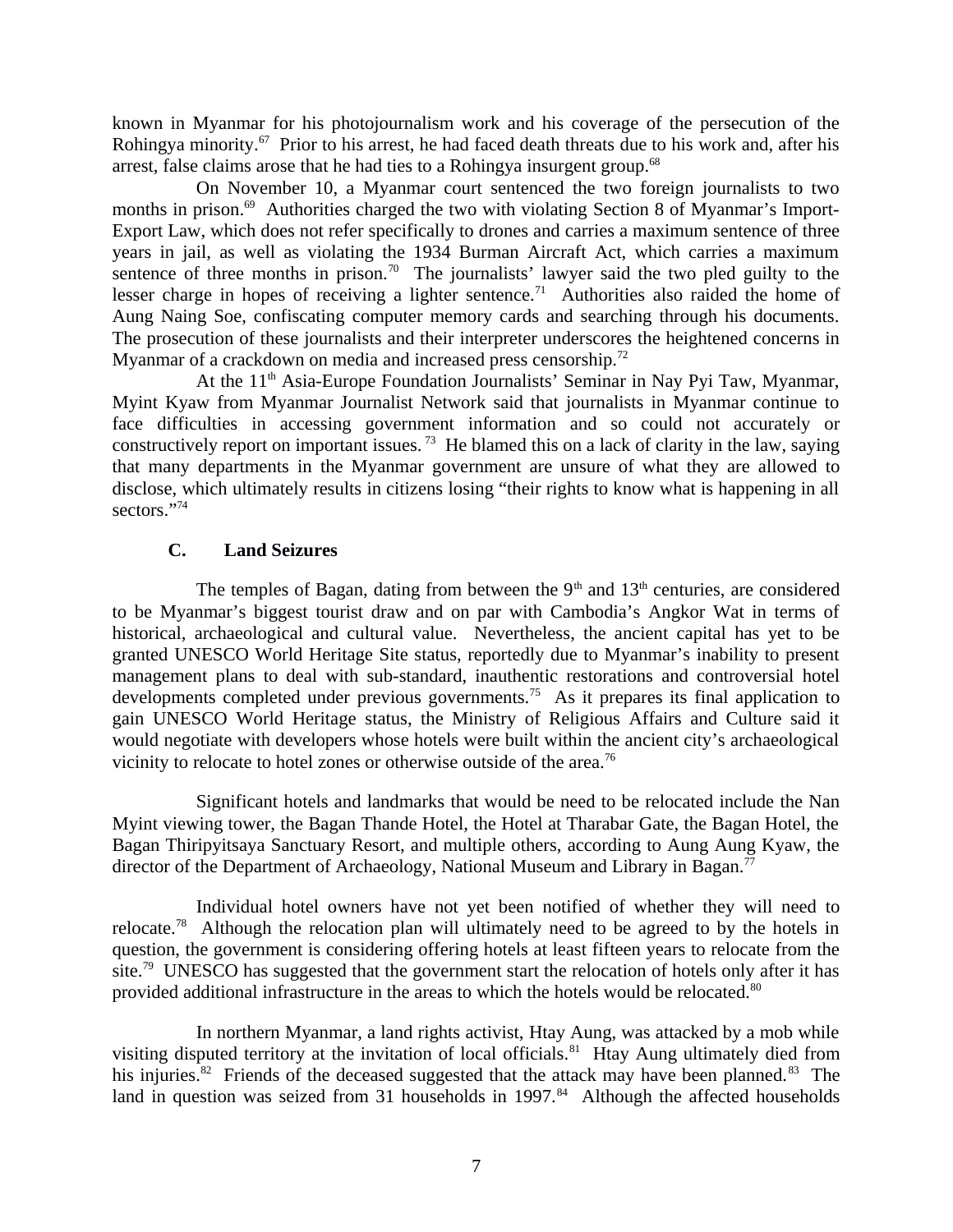have received letters from the military indicating that their land will be returned, they are still prohibited from working on the land and have received no additional details as to when the land will be returned. $85$  The villagers represented by Htay Aung have promised to continue fighting for their land.<sup>86</sup>

# <span id="page-7-2"></span>**III. Economic Development**

As previously discussed in the August 2017 report, the Taunggyi municipal area in Shan State has been administering a pilot program that uses a mobile application to assist the town in taking water meter readings and administering billing. In November, Taunggyi's Development Affairs Organization ("DAO")—the office tasked with providing water and sewage services, trash collection and tax collection—announced plans to continue its pioneering use of mobile applications and social media to improve the provision of services in the township.<sup>87</sup> In particular, the DAO has partnered with Mui, a local company, to handle a portion of the town's garbage collection function.<sup>88</sup> This private-sector collaboration is the first of its kind among development affairs organizations in Myanmar municipalities.<sup>89</sup> The collaboration has resulted in an expansion of Taunggyi's capacity to provide municipal services, without the town bearing any additional costs. Instead, under the partnership, Mui incurs the costs of garbage collection and collects service fees directly from the residents. $^{90}$ 

With the success of its existing private-sector partnership, the Taunggyi DAO intends to develop a mobile application to help reform its tax collection processes. Although the application is not yet fully developed, the DAO is optimistic that the application will ultimately result in improvements to the town's tax rate evaluation and collection efficiency through the improved data analysis afforded by the technology. $91$ 

# **IV. Peace Talks and Ethnic Violence**

# <span id="page-7-1"></span><span id="page-7-0"></span>**A. Ethnic Violence**

According to reports, at least 11 Tatmadaw troops were killed and 14 wounded during a mid-November clash between the Tatmadaw and the Arakan Army ("AA") in the western township of Paletwa in Chin State.<sup>92</sup> Retired Myanmar Army Lieutenant General Thaung Aye, a member of the Lower House of Parliament, confirmed the number of causalities.<sup>93</sup> The violence occurred when the AA attacked three Tatmadaw boats on November 8, according to a statement posted on the AA's Facebook page.

Fighting between the Tatmadaw and the AA had escalated since the first week of November, with additional clashes north of Paletwa in Nom Bu and Nge Chest villages.<sup>94</sup> The AA had issued a message to local villagers on November 5, advising people to travel only if necessary.<sup>95</sup> Approximately 300 civilians in Paletwa fled fighting on November 3, according to local sources, and sought shelter at a Buddhist monastery.<sup>96</sup> As of late November, approximately 1300 people in total had fled from Chin State, crossing the border to India to escape fighting between the Tatmadaw and the AA.<sup>97</sup>

The AA has not signed the nationwide ceasefire agreement nor does it have a bilateral ceasefire agreement with the Tatmadaw.<sup>98</sup> It is part of the Northern Alliance ethnic bloc and is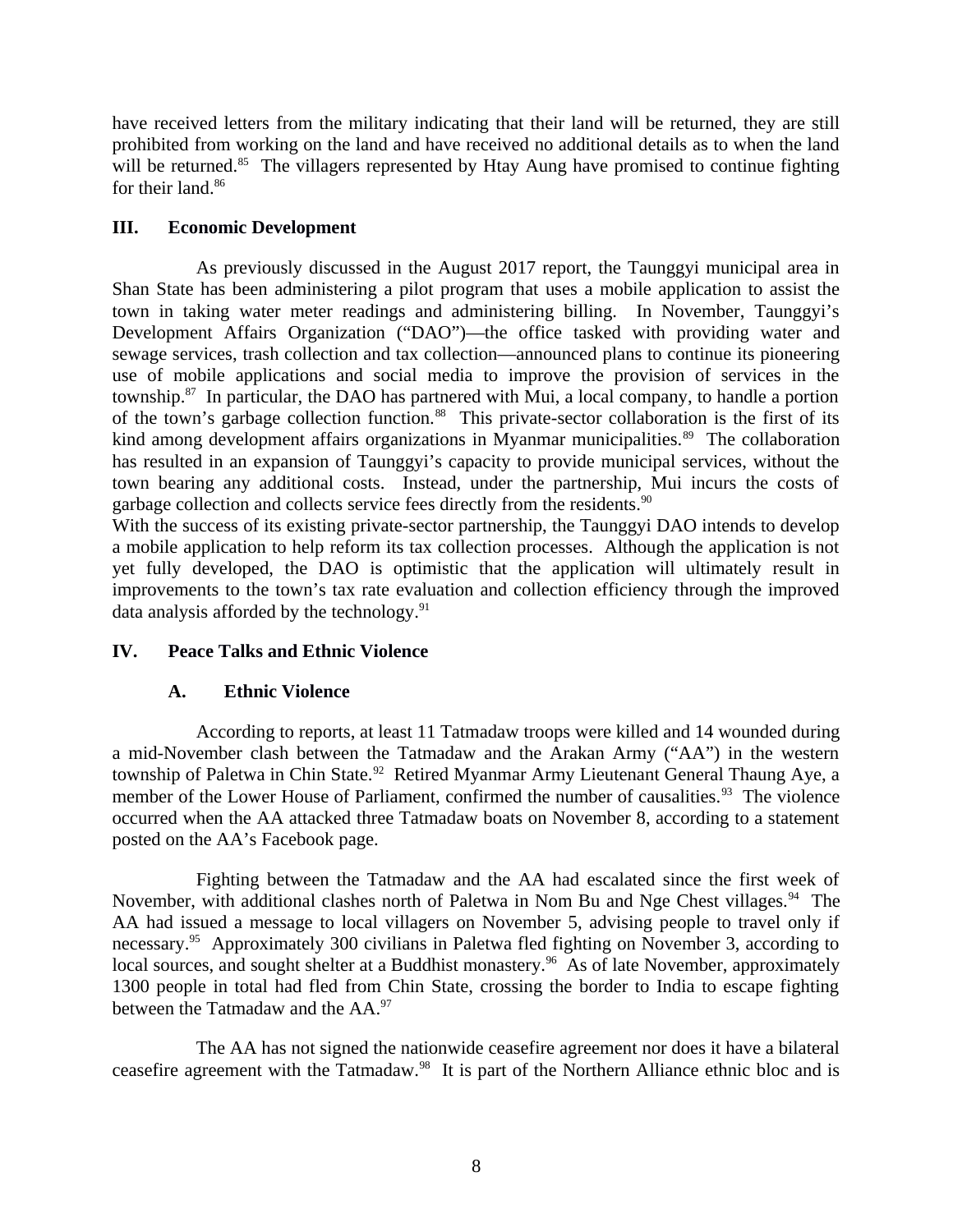based in Kachin and northern Shan states. The Tatmadaw does not officially recognize the AA and in statements refers to it as a "Northern Alliance member."<sup>99</sup>

#### <span id="page-8-0"></span>**B. Peace Talks**

On October 31, the Union Peace Dialogue Joint Committee ("UPDJC") held a twoday conference to plan the next  $21^{st}$  Century Panglong Peace Conference.<sup>100</sup> At the two-day conference, Aung San Suu Kyi urged members of the UPDJC to work towards a goal of setting the basic principles for the establishment of a federal union by  $2018$ <sup>101</sup> In addition, Aung San Suu Kyi requested that members complete the review and confirmation of the political discussion framework by the next conference, and help persuade ethnic armed groups who have not yet signed the Nationwide Ceasefire Agreement ("NCA") to sign it.<sup>102</sup>

In early November, the government Peace Commission met with representatives of the United Wa State Army ("UWSA") and the National Democratic Alliance Army ("NDAA"), two of the most powerful ethnic armed groups on the Myanmar-China border.<sup>103</sup> Very few details regarding the meeting have been released, although the general goal of the talks appears to have been to secure the groups' participation in the peace process discussions.<sup>104</sup> According to a statement from the UWSA, the government delegation urged the UWSA to sign the NCA (although similar meetings held last year between the Peace Commission and the UWSA and NDAA were unsuccessful). $^{105}$ 

On November 8, the Peace Commission also met with the Delegation for Political Negotiation of the United Nationalities Federal Council ("UNFC") for the eighth time to discuss the UNFC's eight conditions to its signing the NCA.<sup>106</sup> Officials from both the Peace Commission and the UNFC said that almost all outstanding points have been agreed upon and that the UNFC was getting closer to signing the NCA.<sup>107</sup> The two groups were scheduled to meet again on November 16, but the meeting was ultimately postponed.<sup>108</sup>

In a statement by a senior party official, the ruling NLD has indicated that it intends to prioritize two key issues prior to the expiration of the current parliament's term in 2020: the peace process and the ongoing situation in Rakhine state.<sup>109</sup> According to the NLD spokesman, these two issues take precedence over changing the  $2008$  Constitution.<sup>110</sup>

The Federal Political Negotiation and Consultative Committee ("FPNCC"), which comprises seven northern armed ethnic groups, called an urgent meeting to discuss its strategy and approach to the currently deadlocked peace talks.<sup>111</sup> The FPNCC is led by the powerful United Wa State Army. Its other members are the NDAA, the AA, the Kachin Independence Organization, the Shan State Progress Party, the Ta'ang National Liberation Army, and the Myanmar National Democratic Alliance Army. To date, the Myanmar government has not met with the FPNCC, and does not recognize its existence as a legitimate political body.<sup>112</sup> China has been attempting to mediate discussions between the Myanmar government and ethnic armed groups that have not signed the NCA, but reiterated to the FPNCC on November 9 that the Myanmar government continues to refuse to meet with the FPNCC as a collective alliance.<sup>113</sup>

According to a party spokesman, the New Mon State Party ("NMSP"), an offshoot of the Mon ethnic armed group and member of the UNFC, plans to hold an emergency meeting to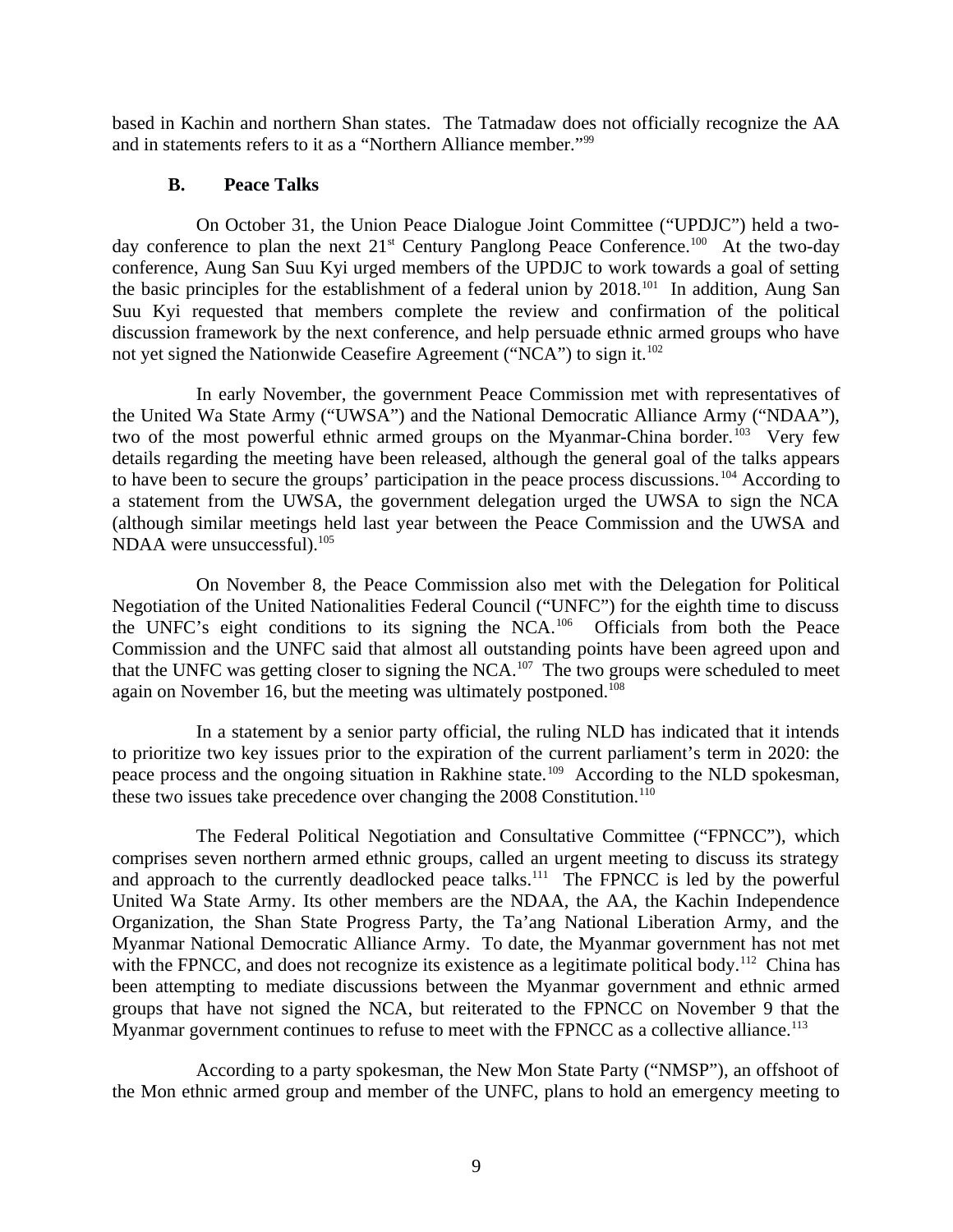discuss whether to formally join the peace process and sign the NCA.<sup>114</sup> The NMSP has been motivated to make its own decision as to its approach to the peace process due to delays in discussions between the government and the UNFC.<sup>115</sup> Membership of the UNFC has dwindled to four after the Shan State Progress Party/Shan State Army-North left the group in November, becoming the third armed ethnic organization to leave the bloc amid increasing pressure to sign the NCA.<sup>116</sup>

The  $6<sup>th</sup>$  Joint Implementation Coordination Meeting ("JICM") was held at the National Reconciliation and Peace Centre in Nay Pyi Taw on November 27.<sup>117</sup> At the meeting, the Restoration Council of Shan State and the Shan State Army ("RCSS/SSA") and the Tatmadaw agreed to hold a national-level dialogue in Langkho in southern Shan State in January.<sup>118</sup> The RCSS/SSA wanted to hold the dialogue in Taunggyi or Panglong, while the Tatmadaw insisted in holding it in Mong Pan, but Aung San Suu Kyi mediated between the parties and they agreed on Langkho as a compromise location.<sup>119</sup> Also, during the JICM, it was decided to hold the third meeting of the 21<sup>st</sup> Century Panglong Peace Conference during the last week of January 2018. It was also decided that another JIMC meeting would be held in January.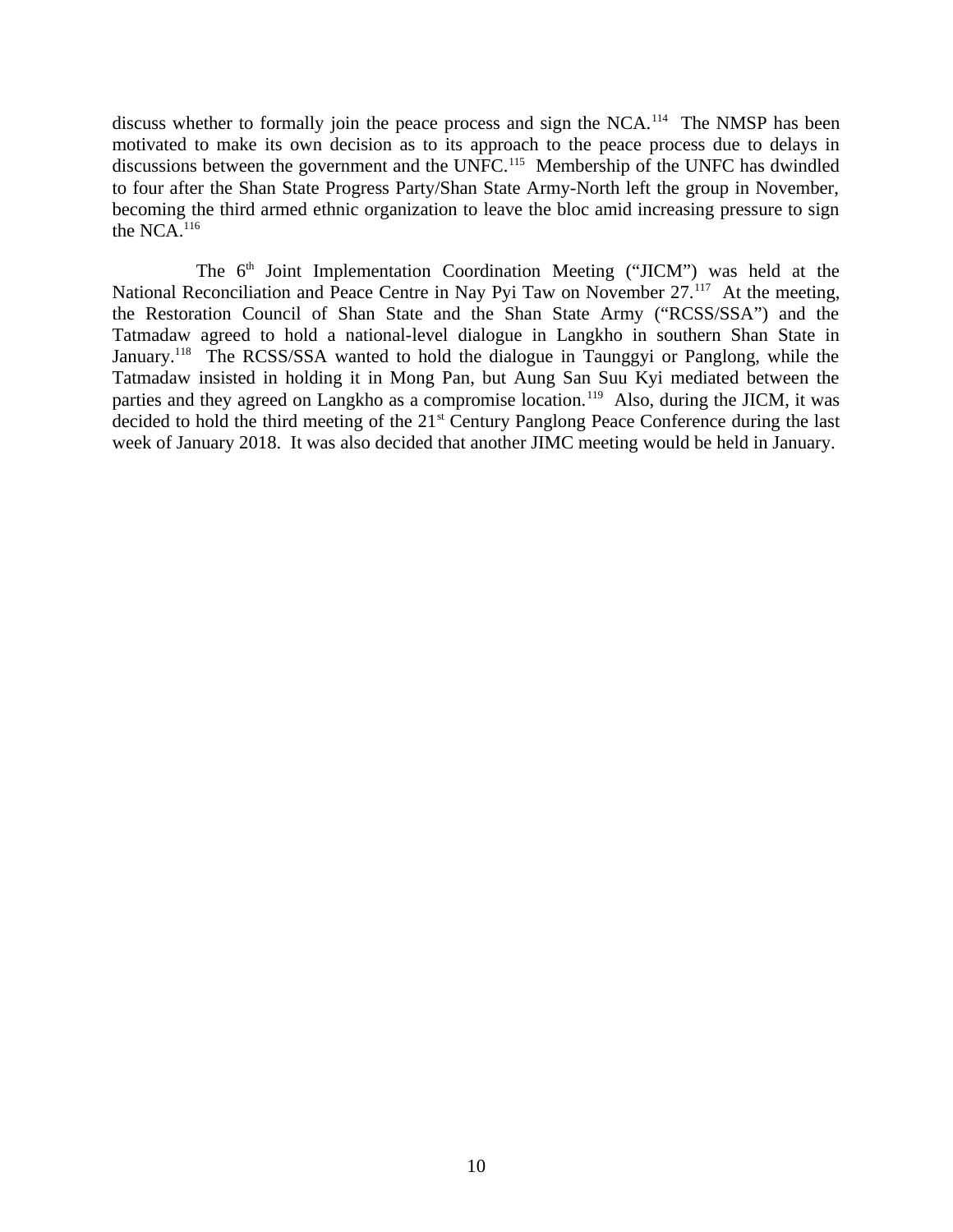- 1 Voa News, November 3, 2017: [https://www.voanews.com/a/us-lawmakers-propose-sanctions-on-myanmar-over-rohingya](https://www.voanews.com/a/us-lawmakers-propose-sanctions-on-myanmar-over-rohingya-crisis/4099271.html)[crisis/4099271.html](https://www.voanews.com/a/us-lawmakers-propose-sanctions-on-myanmar-over-rohingya-crisis/4099271.html) .
- 2 *Id*.
- 3 *Id*.
- 4 *Id*.
- 5 *Id*.
- 6 *Id*.
- 7 Reuters, November 6, 2017: [https://www.reuters.com/article/us-myanmar-rohingya-un/u-n-security-council-urges-myanmar-to](https://www.reuters.com/article/us-myanmar-rohingya-un/u-n-security-council-urges-myanmar-to-stop-excessive-military-force-idUSKBN1D62MK)[stop-excessive-military-force-idUSKBN1D62MK](https://www.reuters.com/article/us-myanmar-rohingya-un/u-n-security-council-urges-myanmar-to-stop-excessive-military-force-idUSKBN1D62MK)
- 8 *Id*.
- 9 *Id*.
- 10 *Id*.
- 11 *Id*.
- 12 The Independent, November 8, 2017: [http://www.independent.co.uk/news/world/asia/rohingya-refugee-crisis-latest-burma](http://www.independent.co.uk/news/world/asia/rohingya-refugee-crisis-latest-burma-attacks-un-security-council-bangladesh-repatriation-talks-aung-a8043511.html)[attacks-un-security-council-bangladesh-repatriation-talks-aung-a8043511.html.](http://www.independent.co.uk/news/world/asia/rohingya-refugee-crisis-latest-burma-attacks-un-security-council-bangladesh-repatriation-talks-aung-a8043511.html)
- 13 *Id*.
- 14 *Id*.
- 15 *Id*.
- 16 *Id*.

17 *Id*.

- 18 CBS News, November 15, 2017: [https://www.cbsnews.com/news/rohingya-crisis-rex-tillerson-myanmar-aung-san-suu-kyi](https://www.cbsnews.com/news/rohingya-crisis-rex-tillerson-myanmar-aung-san-suu-kyi-rakhine/)[rakhine/.](https://www.cbsnews.com/news/rohingya-crisis-rex-tillerson-myanmar-aung-san-suu-kyi-rakhine/)
- 19 *Id*.
- 20 *Id*.
- 21 New York Times, November 15, 2017: [https://www.nytimes.com/2017/11/15/world/asia/rex-tillerson-myanmar-aung-san-suu](https://www.nytimes.com/2017/11/15/world/asia/rex-tillerson-myanmar-aung-san-suu-kyi.html)[kyi.html.](https://www.nytimes.com/2017/11/15/world/asia/rex-tillerson-myanmar-aung-san-suu-kyi.html)
- 22 *Id*.
- 23 *Id*.
- 24 *Id*.
- 25 CNN, November 13, 2017:<http://www.cnn.com/2017/11/13/asia/myanmar-rohingya-uk/index.html>
- 26 Washington Post, November 22, 2017: [https://www.washingtonpost.com/world/us-declares-attacks-on-burmese-rohingya-](https://www.washingtonpost.com/world/us-declares-attacks-on-burmese-rohingya-muslims-ethnic-cleansing/2017/11/22/cfde1a32-cfd8-11e7-81bc-c55a220c8cbe_story.html?utm_term=.dbe24aa0f983)
- [muslims-ethnic-cleansing/2017/11/22/cfde1a32-cfd8-11e7-81bc-c55a220c8cbe\\_story.html?utm\\_term=.dbe24aa0f983.](https://www.washingtonpost.com/world/us-declares-attacks-on-burmese-rohingya-muslims-ethnic-cleansing/2017/11/22/cfde1a32-cfd8-11e7-81bc-c55a220c8cbe_story.html?utm_term=.dbe24aa0f983)
- 27 CNN, November 22, 2017:<http://www.cnn.com/2017/11/22/politics/tillerson-myanmar-ethnic-cleansing/index.html/>
- 28 *Id*.
- 29 *Id*.
- 30 *Id*.
- 31 New York Times, November 15, 2017: [https://www.nytimes.com/2017/11/15/world/asia/rex-tillerson-myanmar-aung-san-suu](https://www.nytimes.com/2017/11/15/world/asia/rex-tillerson-myanmar-aung-san-suu-kyi.html)[kyi.html.](https://www.nytimes.com/2017/11/15/world/asia/rex-tillerson-myanmar-aung-san-suu-kyi.html)
- 32 *Id*.
- 33 Human Rights Watch, November 14, 2017: [https://www.hrw.org/news/2017/11/14/burma-army-report-whitewashes-ethnic](https://www.hrw.org/news/2017/11/14/burma-army-report-whitewashes-ethnic-cleansing)**cleansing**
- 34 The Guardian, November 14, 2017: [https://www.theguardian.com/world/2017/nov/14/myanmar-military-exonerates-itself-in](https://www.theguardian.com/world/2017/nov/14/myanmar-military-exonerates-itself-in-report-on-atrocities-against-rohingya)[report-on-atrocities-against-rohingya.](https://www.theguardian.com/world/2017/nov/14/myanmar-military-exonerates-itself-in-report-on-atrocities-against-rohingya)

35 *Id*.

36 *Id*.

37 *Id*.

38 The Independent, November 23, 2017, [http://www.independent.co.uk/news/world/asia/rohingya-burma-bangladesh-myanmar](http://www.independent.co.uk/news/world/asia/rohingya-burma-bangladesh-myanmar-latest-news-refugees-repatriate-muslims-a8071111.html)[latest-news-refugees-repatriate-muslims-a8071111.html.](http://www.independent.co.uk/news/world/asia/rohingya-burma-bangladesh-myanmar-latest-news-refugees-repatriate-muslims-a8071111.html)

39 Id.

- 40 CNN, November 28, 2017, [http://edition.cnn.com/2017/11/27/asia/rohingya-myanmar-bangladesh-agreement/index.html.](http://edition.cnn.com/2017/11/27/asia/rohingya-myanmar-bangladesh-agreement/index.html)
- 41 Dhaka Tribune, November 27, 2017, [http://www.dhakatribune.com/bangladesh/nation/2017/11/27/rohingya-still-fleeing](http://www.dhakatribune.com/bangladesh/nation/2017/11/27/rohingya-still-fleeing-myanmar-despite-repatriation-deal/)[myanmar-despite-repatriation-deal/.](http://www.dhakatribune.com/bangladesh/nation/2017/11/27/rohingya-still-fleeing-myanmar-despite-repatriation-deal/)
- 42 Id.
- 43 Financial Times, November 30, 2017, [https://www.ft.com/content/071e4554-d591-11e7-8c9a-d9c0a5c8d5c9.](https://www.ft.com/content/071e4554-d591-11e7-8c9a-d9c0a5c8d5c9)

44 Id.

- 45 Democratic Voice of Burma, November 21, 2017: [http://www.dvb.no/news/president-proposes-changes-anti-graft-body](http://www.dvb.no/news/president-proposes-changes-anti-graft-body-including-new-chief/78479)[including-new-chief/78479](http://www.dvb.no/news/president-proposes-changes-anti-graft-body-including-new-chief/78479)
- 46 *Id*.

47 *Id*.

48 *Id*. 49 *Id*.

50 *Id*.

- 
- 51 The Irrawaddy, November 10, 2017:<https://www.irrawaddy.com/news/police-confirm-protest-ban-downtown-yangon.html> 52 *Id*.

53 *Id*. 54 *Id*.

55 Reuters, November 15, 2017: [https://www.reuters.com/article/us-myanmar-protests/rights-watchers-slam-myanmars-ban-on](https://www.reuters.com/article/us-myanmar-protests/rights-watchers-slam-myanmars-ban-on-protests-in-biggest-city-idUSKBN1DF0MP)[protests-in-biggest-city-idUSKBN1DF0MP.](https://www.reuters.com/article/us-myanmar-protests/rights-watchers-slam-myanmars-ban-on-protests-in-biggest-city-idUSKBN1DF0MP)

56 *Id*.

57 Human Rights Watch, November 15, 2017: [https://www.hrw.org/news/2017/11/15/burma-withdraw-protest-ban-yangon.](https://www.hrw.org/news/2017/11/15/burma-withdraw-protest-ban-yangon)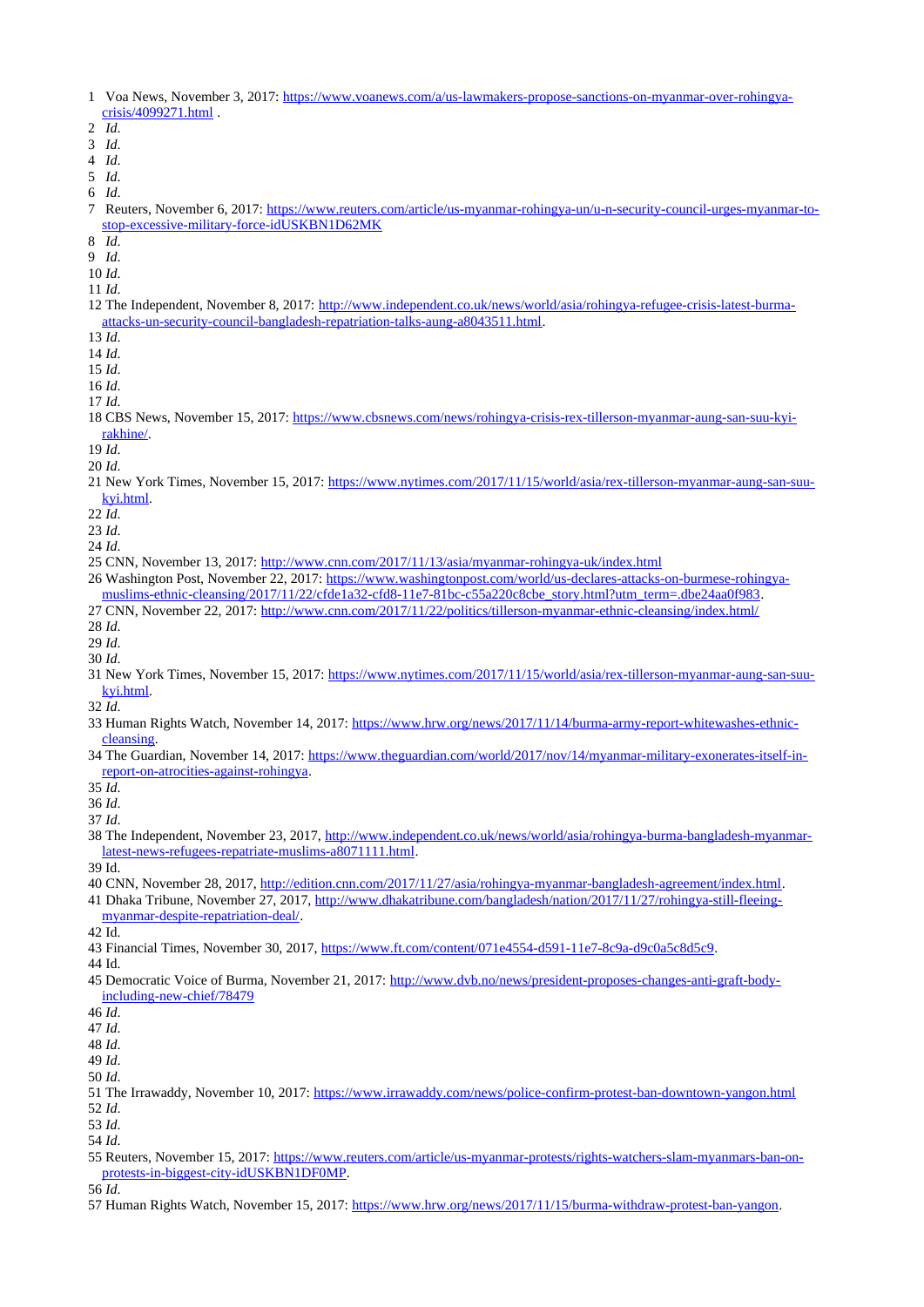- *Id*.
- *Id*.
- 60 Myanmar Times, November 22, 2017: [https://www.mmtimes.com/news/monk-jailed-one-month-illegal-assembly.html.](https://www.mmtimes.com/news/monk-jailed-one-month-illegal-assembly.html)
- *Id.*
- *Id*.
- *Id*.
- *Id*.
- 65 The Irrawaddy, October 30, 2017: [https://www.irrawaddy.com/news/burma/family-members-denied-visit-detained-journalist](https://www.irrawaddy.com/news/burma/family-members-denied-visit-detained-journalist-naypyitaw.html)[naypyitaw.html.](https://www.irrawaddy.com/news/burma/family-members-denied-visit-detained-journalist-naypyitaw.html)
- *Id*.
- 67 Time, October 30, 2017: [http://time.com/5002002/myanmar-arrests-journalists-drone/.](http://time.com/5002002/myanmar-arrests-journalists-drone/)
- *Id*.
- 69 Committee to Protect Journalists, November 10, 2017: [https://cpj.org/2017/11/journalists-jailed-for-two-months-in-myanmar](https://cpj.org/2017/11/journalists-jailed-for-two-months-in-myanmar-over-.php)[over-.php.](https://cpj.org/2017/11/journalists-jailed-for-two-months-in-myanmar-over-.php)
- *Id*.

*Id*.

- *Id*.
- 73 BNI Multimedia Group, November 21, 2017: [http://www.bnionline.net/en/news/myanmar-journalists-views-reporting-and-un](http://www.bnionline.net/en/news/myanmar-journalists-views-reporting-and-un-sustainable-development-goals)[sustainable-development-goals.](http://www.bnionline.net/en/news/myanmar-journalists-views-reporting-and-un-sustainable-development-goals)
- *Id*.
- 75 The Irrawaddy, November 20, 2017: [https://www.irrawaddy.com/news/burma/govt-plans-relocate-hotels-bagan-archeological](https://www.irrawaddy.com/news/burma/govt-plans-relocate-hotels-bagan-archeological-zone.html)[zone.html](https://www.irrawaddy.com/news/burma/govt-plans-relocate-hotels-bagan-archeological-zone.html)
- *Id.*
- *Id.*

*Id.*

- *Id.*
- *Id.*
- 81 The Irrawaddy, November 14, 2017: [https://www.irrawaddy.com/news/burma/beat-sticks-says-villager-killing-myanmar-land](https://www.irrawaddy.com/news/burma/beat-sticks-says-villager-killing-myanmar-land-rights-defender.html)[rights-defender.html](https://www.irrawaddy.com/news/burma/beat-sticks-says-villager-killing-myanmar-land-rights-defender.html)
- *Id.*
- 83 Radio Free Asia, November 2, 2017:<http://www.rfa.org/english/news/myanmar/land-murder-11022017170742.html>

*Id*.

- *Id.*
- 86 The Irrawaddy, November 14, 2017: [https://www.irrawaddy.com/news/burma/beat-sticks-says-villager-killing-myanmar-land](https://www.irrawaddy.com/news/burma/beat-sticks-says-villager-killing-myanmar-land-rights-defender.html)[rights-defender.html](https://www.irrawaddy.com/news/burma/beat-sticks-says-villager-killing-myanmar-land-rights-defender.html)
- 87 Myanmar Times, November 7, 2017: [https://www.mmtimes.com/news/taunggyi-pioneers-myanmars-municipal-governance](https://www.mmtimes.com/news/taunggyi-pioneers-myanmars-municipal-governance-reforms.html)[reforms.html.](https://www.mmtimes.com/news/taunggyi-pioneers-myanmars-municipal-governance-reforms.html)
- *Id*.
- *Id*.
- *Id*.
- *Id*.
- 92 The Irrawaddy, November 9, 2017: [https://www.irrawaddy.com/news/tatmadaw-troops-killed-wounded-arakan-army](https://www.irrawaddy.com/news/tatmadaw-troops-killed-wounded-arakan-army-ambush.html)[ambush.html.](https://www.irrawaddy.com/news/tatmadaw-troops-killed-wounded-arakan-army-ambush.html)
- 
- *Id*. *Id*.

*Id*.

*Id*.

- 
- Frontier Myanmar, November 29, 2017, [https://frontiermyanmar.net/en/1300-chin-state-villagers-flee-to-india-to-escape](https://frontiermyanmar.net/en/1300-chin-state-villagers-flee-to-india-to-escape-tatmadaw-arakan-army-clashes)[tatmadaw-arakan-army-clashes](https://frontiermyanmar.net/en/1300-chin-state-villagers-flee-to-india-to-escape-tatmadaw-arakan-army-clashes)
- *Id*.
- *Id*.
- Myanmar Times, October 31, 2017: [https://www.mmtimes.com/news/state-counsellor-urges-peace-panel-draw-federal-union](https://www.mmtimes.com/news/state-counsellor-urges-peace-panel-draw-federal-union-road-map-18.html)[road-map-18.html.](https://www.mmtimes.com/news/state-counsellor-urges-peace-panel-draw-federal-union-road-map-18.html)
- *Id*.
- *Id*.
- Myanmar Times, November 6, 2017: [https://www.mmtimes.com/news/peace-panel-meet-uwsa-mongla.html.](https://www.mmtimes.com/news/peace-panel-meet-uwsa-mongla.html)
- Myanmar Times, November 16, 2017: [https://www.mmtimes.com/news/northern-alliance-call-urgent-meet-peace-talks.html.](https://www.mmtimes.com/news/northern-alliance-call-urgent-meet-peace-talks.html) *Id*.
- Myanmar Times, November 17, 2017: [https://www.mmtimes.com/news/talks-between-government-and-unfc-delayed.html.](https://www.mmtimes.com/news/talks-between-government-and-unfc-delayed.html) *Id*.
- *Id*.
- Myanmar Times, November 15, 2017: [https://www.mmtimes.com/news/nld-focus-peace-and-rakhine-issues.html.](https://www.mmtimes.com/news/nld-focus-peace-and-rakhine-issues.html)
- *Id*.
- Myanmar Times, November 16, 2017: [https://www.mmtimes.com/news/northern-alliance-call-urgent-meet-peace-talks.html.](https://www.mmtimes.com/news/northern-alliance-call-urgent-meet-peace-talks.html) *Id*.
- *Id*.
- 114 Myanmar Times, November 16, 2017: [https://www.mmtimes.com/news/new-mon-state-party-hold-emergency-meeting-discuss](https://www.mmtimes.com/news/new-mon-state-party-hold-emergency-meeting-discuss-signing-ceasefire.html)[signing-ceasefire.html.](https://www.mmtimes.com/news/new-mon-state-party-hold-emergency-meeting-discuss-signing-ceasefire.html)
- *Id*.
- *Id*.